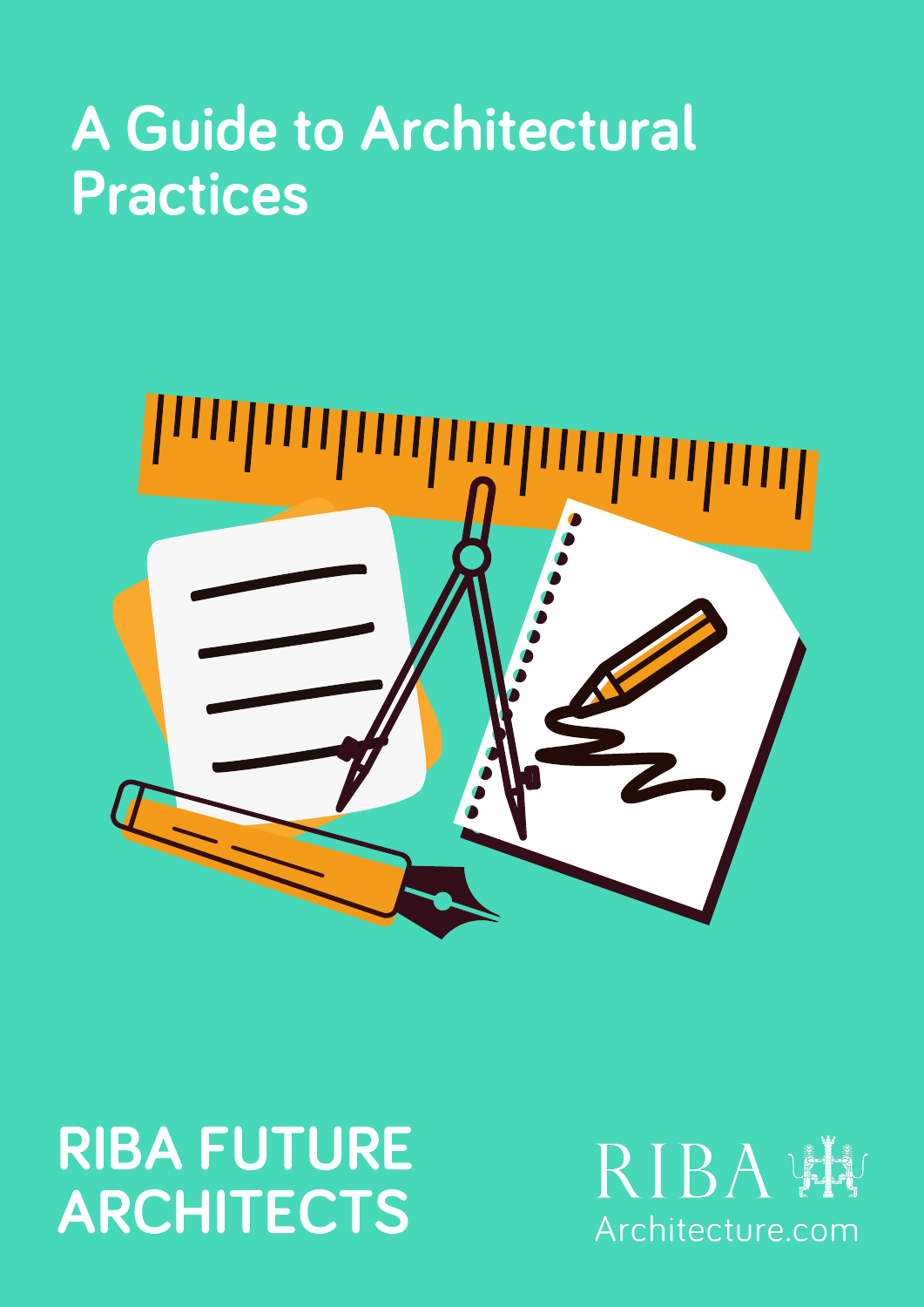### RIBA FUTURE ARCHITECTS

### A guide to architectual practices

Architecture practices are not one-size-fits-all. While searching for your next job, it is prudent to have knowledge of what architectural practices you may come across, and which type you may best fit into.

Although creative companies share many characteristics, there are also identifiable types. Ask yourself which one you belong to, because that will influence much of how you approach your staff and the whole issue of HR and people management. Creative companies encompass a wide spectrum, ranging from architecture and interior design, product and graphic design, to fine art, publishing, fashion, music, TV and film.

#### Common company types

#### One man bands



Not quite slaving over a drawing board or computer in a garret with a guttering candle, but the modern day equivalent. Driven by the desire to create and living from hand to mouth. This member of the species is common and often has to supplement more creative projects with house extensions or similar work to feed self and dependants.

#### Micro studios



Started as a solo player and through luck, perseverance, talent or a combination of these, gained more lucrative or prestigious projects which have propelled the solo artiste to form a band of perhaps five or six people. Still probably working from the largest bedroom or a purpose-built extension of the owner's house. Looking to make the leap to their own premises. An exciting place to be, where hope is high and the possibilities endless.

#### Small to medium boutique design agencies



Often started by a few friends from university or a family based partnership. They have a strong brand and want to keep it that way. The founders will be supported by a young and enthusiastic team of 2 juniors, largely straight from university. Very much driven by the mindset and ethos of the founders, but still desperately clinging on to the concept of creativity, client response and flexibility.

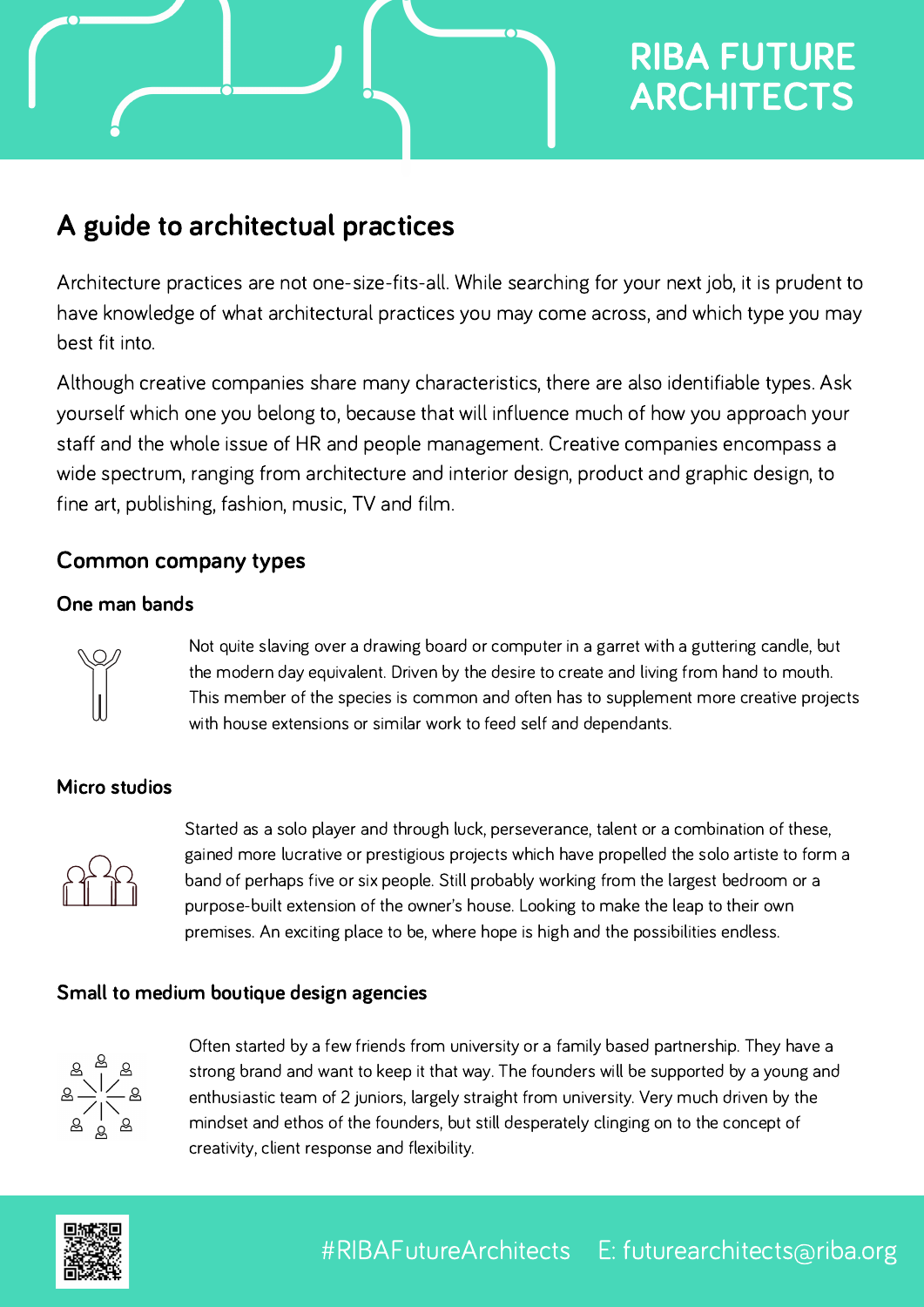### RIBA FUTURE ARCHITECTS

#### Black cape architects



Founded by a famous individual, and orientated around their personality, ego and lifestyle. This is what most architecture students assume they will be before the harsh reality of life in the architecture profession hits them. The attraction of working for one of these practices is to have the name on your CV. It is likely that you will learn a lot about the creative process simply by hanging on the coat tails of this famous individual, but it is equally likely your own chances of developing your own design profile will be more limited.

#### **Cooperative**



This may sound like the practices described above, but it is different in that it has settled into itself. There was no ego strong enough to wish to become a black cape architect. A very egalitarian company where the founders do not take exorbitant salaries or take all the kudos for the work produced by the practice. They still enjoy what they do and pass on this love of design throughout the company. Graduates and less experienced staff members love it and learn a lot.

#### Business disguised as 'design'



Big, big, big, often international, they see no limit to their horizons. Probably the most commercially astute, they have robust systems and procedures in place for almost every aspect of their work. Typically very competitive in their salaries and with good benefits and compensation packages.They may compromise on design and tend to be client focused rather than innovative. A great training ground, you're unlikely to fulfil your creative dreams here, but can make use of the generous opportunities for training and development.

#### Family



Tend to be long established with a broader demographic than most creative companies. Their reputation as a caring company is not ill founded. However, the route to the top is likely to be through length of service. They are founded on a somewhat paternalistic hierarchy, almost like an apprenticeship scheme; these companies provide perhaps a more secure working environment than most.

These examples illustrate the wide variety of creative environments that exist. They also illustrate the vastly different approaches to people management that can occur. No one type of working environment will fulfil the needs of all creative individuals. Ultimately, people generally gravitate towards the environment that suits them best and best enables them to express their creativity.